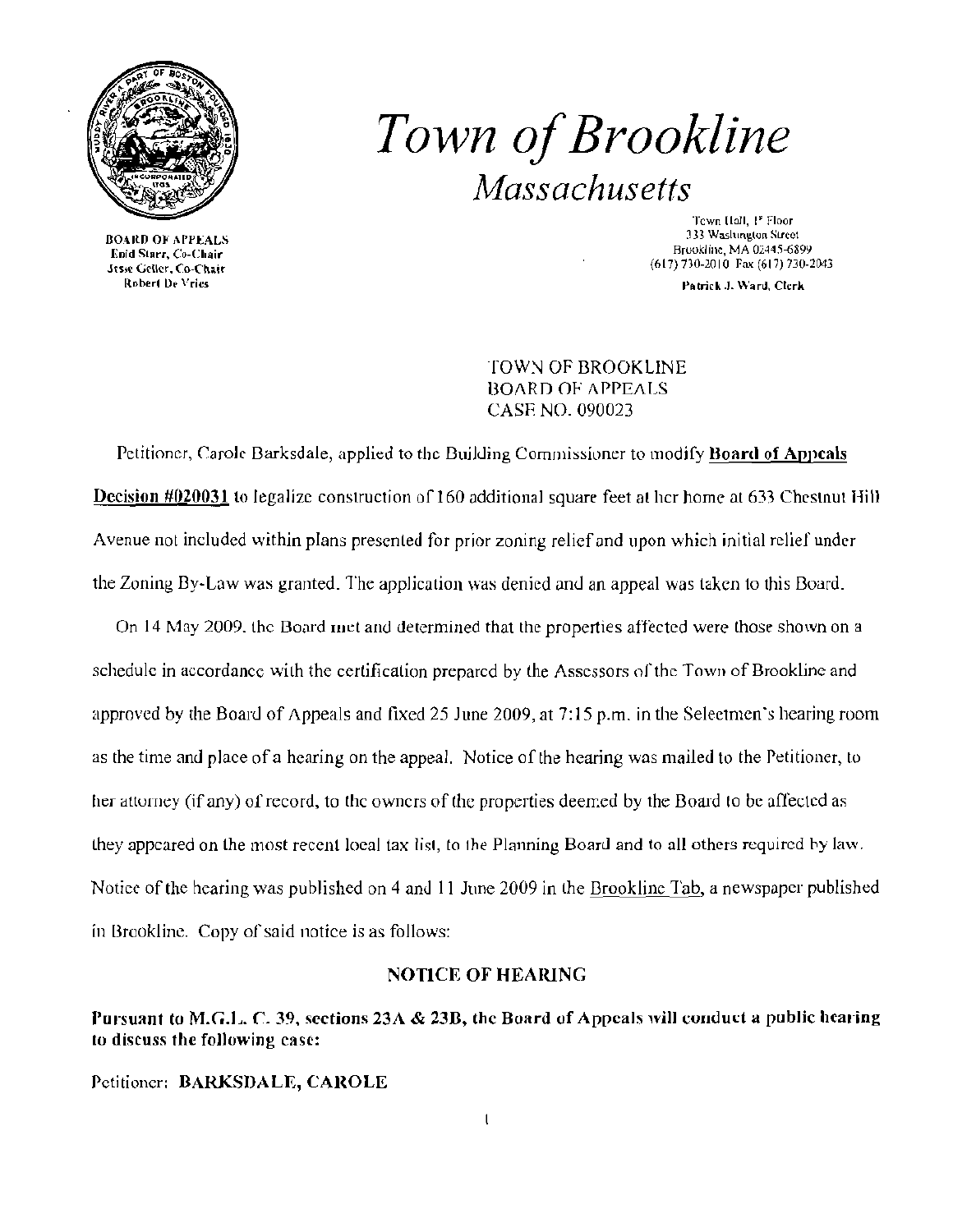Location of Piemises: 633 CHESTNUT HILL AVE BRKL Date of Hearing: 6/25/09 Time of Hearing: 7:15 p.m. Place of Hearing: Selectmen's Hearing Room,  $6<sup>th</sup>$  Floor.

A public hearing will be held for approval of 800 squarc feet of living space that has been already constructed and therefore modify BOA Case 020031 at 633 CHESTNUT HILL AVE BRKL

Said Premise located in a S·15 (single family) district.

*Hearings, once opened, may be continued by the Chair to a date and time certain. No further notice will* be mailed to abutters or advertised in the TAB. Questions regarding whether a hearing has been *continued. or the date and time of any hearing may be directed to the Zoning Administrator at 617-734-2134 or check meeting calendar*  at:http://calendars.town.brookline ma.us/MasterTownCalandar/?FormID-158.

*The Town of Brookline does not discriminate on the basis of disability in admission to, access to, or operations of its programs, services or activities. Individuals who need auxiliary aids for effective communication in programs and services of the Town of Brookline are invited to make their needs known to the ADA Coordinator, Stephen Bressler, Town of Brookline, 11 Pierce Street, Brookline, MA 02445. Tc/'ph.,,,:* (617) *730-2330; TDD* (617) *730-2327.* 

### **Enid Starr** Jesse Geller Robert De Vries

At the time and place specified in the notice, this Board held a public licaring. Present at the hearing was Chairman, Jesse Geller and Board Members, Kathryn Ham and Jonathan Book. The petitioner, Carole Barksdale, was represented by her attorney, Jacob Walters of Goldenberg & Walters, 7 Harvard Street, Brookline, MA 02445-7379.

Mr. Walters explained that although advertised as 800 additional square feet, in fact, only an additional 160 square feet was constructed in excess of the square footage represented at the original hearing in 2002. Attorney Walters said that on 12 September 2002, the Board of Appeals approved a proposal to add 1.5 stories to the single-family dwelling as well as construct a single-slory side aJdilion. He said that the decision was appealed by a neighbor and that appeal was subsequently withdrawn,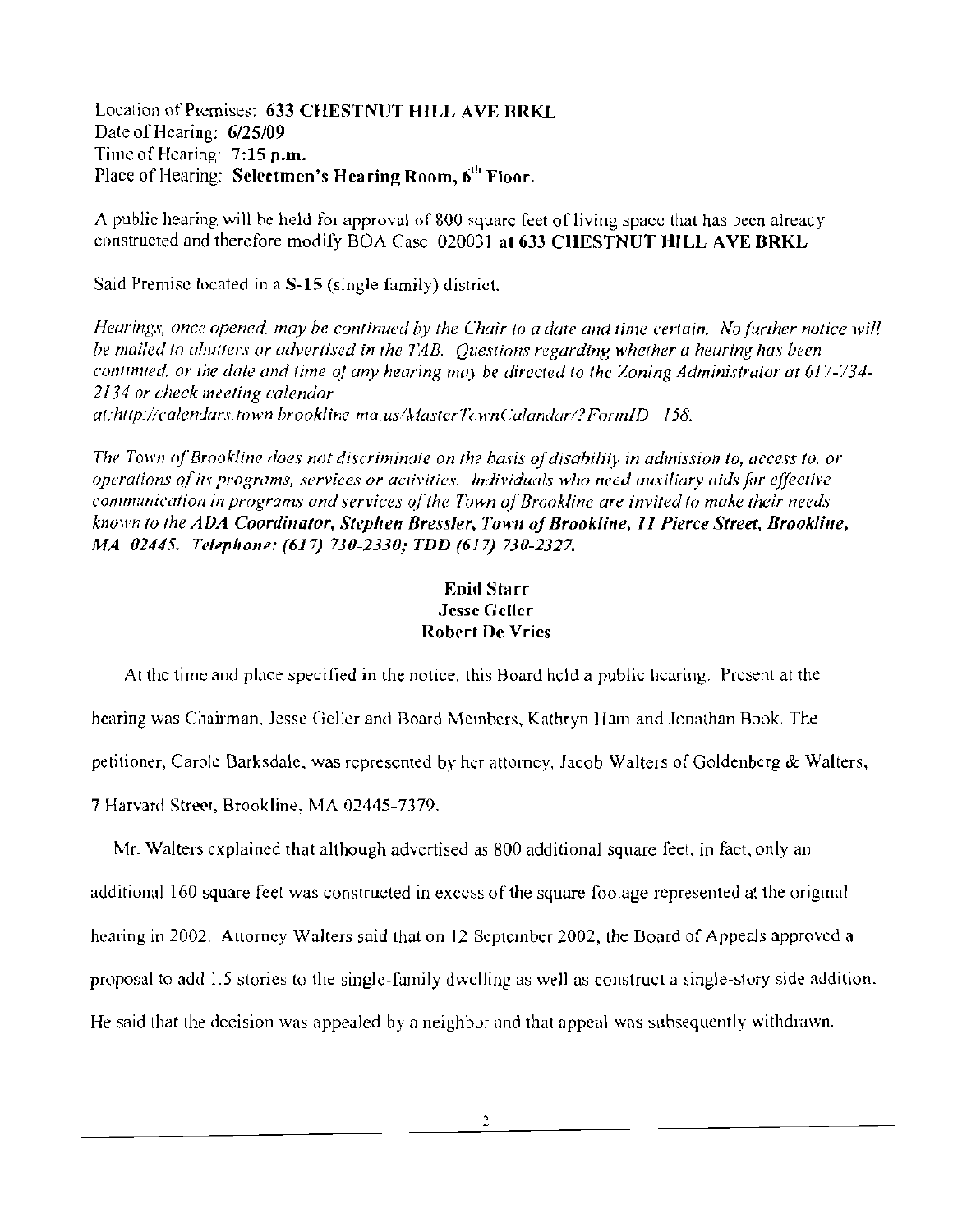Mr. Walters deseribed the property at 633 Chestnut Hill Avenue as a single-family dwelling loeated on a rear lot north of Boylston Strcet. The front of the yard is landscaped with a pedestrian path; a driveway at the rear of the property is accessed by way of a driveway over another property, Other properties are residential in nature, primarily single-, two- and three-family dwellings.

Mr. Walters said that the petitioner, Carol Barksdale, would like to legalize the equitation of a twostory side addition on her home. In 2002, the Zoning Board of Appeals approved a proposed singlestory addition located to the side of the house and with a deck above, as well as other improvements. However, a two-story addition within the same footprint was constructed after the builder received a building permit for plans which did not conform to the original plans approved by the Board, Mr. Walters said that his client is seeking a modification to the original Board of Appeals decision to allow the extra  $160$  s.f. on the second floor.

Mr. Walters stated that the initial decision, among other things, approved a single-story addition of 160 square feet  $(8' \times 20')$  with a deck above on the dwelling's north side. In fact an additional story of the same square footage was constructed and serves as the master bedroom. The roaf of the addition is used as a deck. Attorney Walters said that the even with the additional 160 square feet, the dwelling is well below the maximum FAR and height limits.

The appeal by a neighbor of the initial decision, the subsequent withdrawal and the two years that intervened, led to the confusion regarding the plans, Mr. Walters said. He said that there was no attempt on the part of his client or the builder to construct the addition in excess of that which was approved.

Chairman Geller asked about the counterhalancing amenities that wcre alTered in the initial decision and whether any additional amenities should be required should the Board approve the modification. Attorney Walters stated that there were significant landscape improvements done to the lot as well as additional drainage accommodations that were approved by the DPW in connection with the prior relief.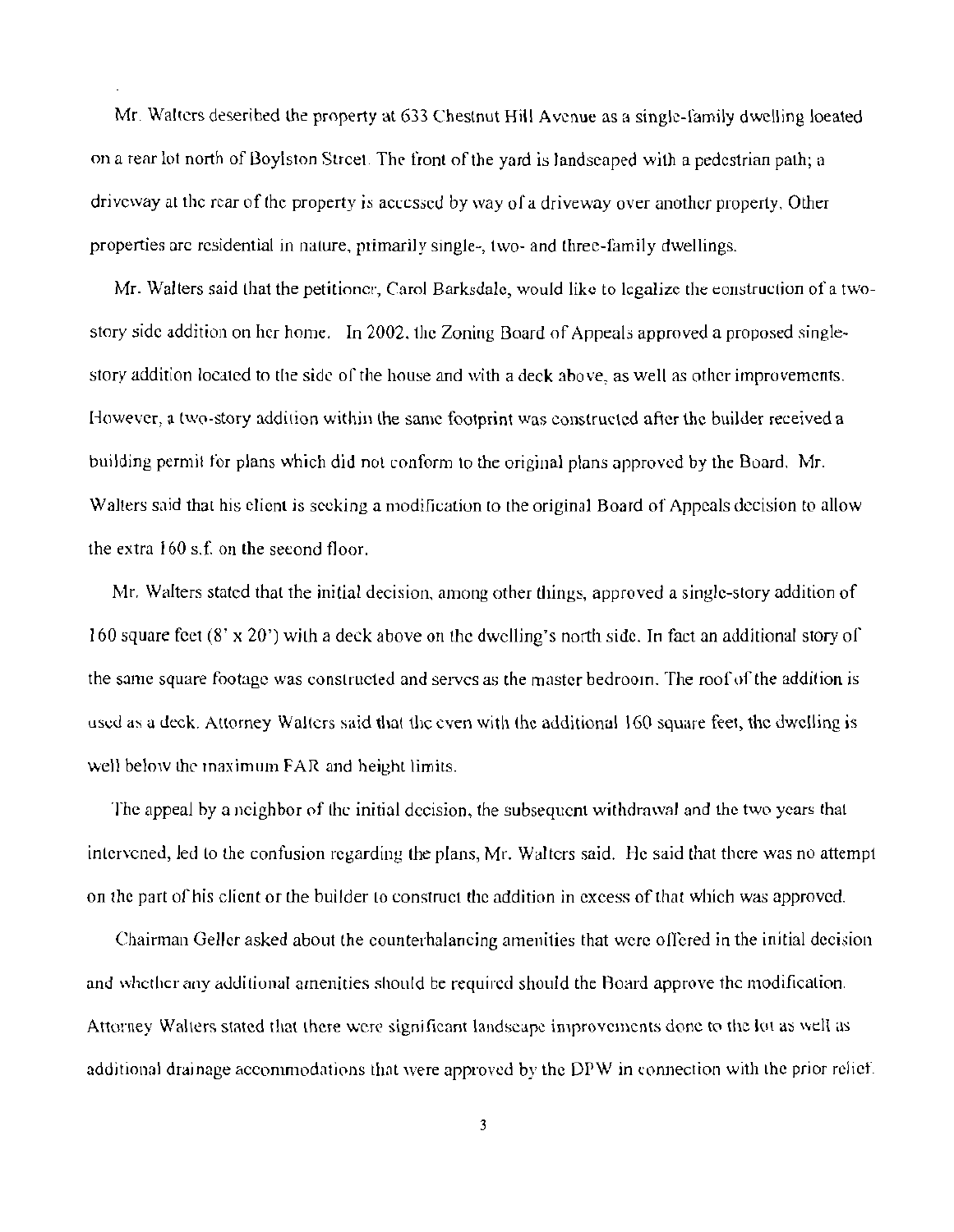He said that in his opinion, his client had exceeded the counterhalancing amenities required by the initial decision. As to drainage, Chairman Geller asked whether the drainage issues that existed before the addition was eonstrueted, had been ameliorated. Attorney Walters as well as his client eommented that the drainage issues were solved and that they are aware of no complaints sinee the construction was completed. Polly Selkoe, Assistant Director for Regulatory Pianning read a letter from Peter Ditto, the Director of Engineering at the DPW, stating that he had reviewed the drainage plan in 2003 and visited the site. He determined that the plan appropriately addressed the drainage issues as well as the physical constraints ofthe site. He said that the plan met alllhe appropriate indusiry standards for a project of this type. The Chainnan asked that the suhject letter be identified as Exhibit "A" and that it be made: part of the permanent record of this matter.

The Chairman asked whether anyone in attendance wished to speak in favor of or in opposition to the proposal. Hearing no response, the Chairman asked for the report of thc l)lanning Board.

Ms. Selkoe reported that the Planning Board was not opposed to legalizing the as-built two-story addition for this single-family dwelling. Although it is disappointing that the addition was not built according to the originally approved plans, the building will continue to comply with FAR and height limits, and the approximately 20 foot setbacks for the front and rear yards should be sufficient to protect abutting land owners from the newly constructed addition. Therefore, she said, the Planning Board recommended approval of the requested modification, subject to the following conditions, which arc similar to the conditions whieh were attached to the original decision, and are now slightly modified:

1. Implementation of a final landseaping and site plan, showing an appropriate parking layout and the adjacent property access, shall be reviewed and approved by the Assistant Director for Regulatory Planning, prior to the issuance of a final Certificate of Occupancy.

## 2. The parking area adjacent to the dwelling shall remain surfaced with a pervious material. Michael Shepard, Building Commissioner, delivered the comments from the Building Department.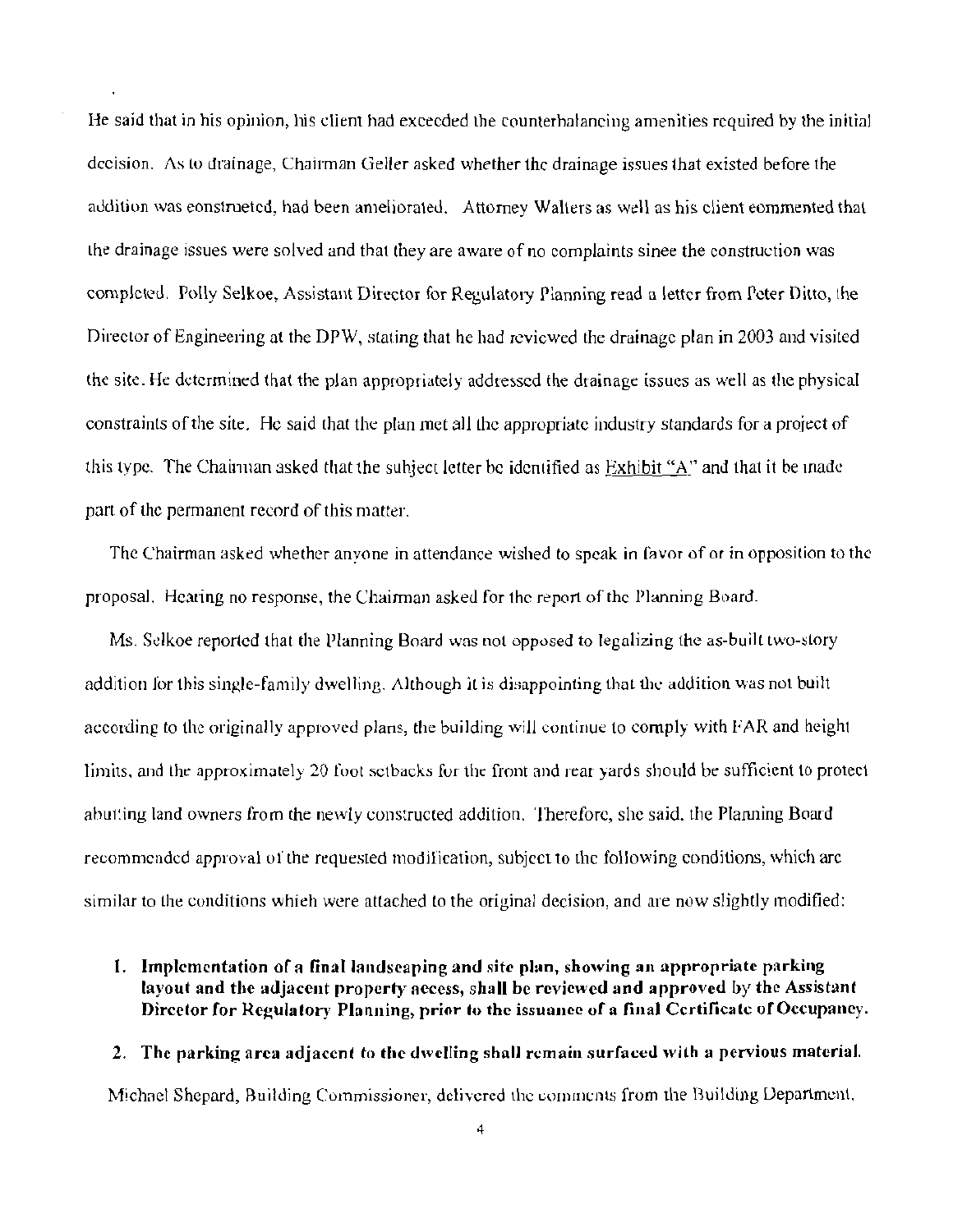Mr. Shepard said that although the additional story occupies the same footprint as initially approved, because the petitioner needed set-back relief for the side addition, adding a floor above exaeerbated the approved condition. He agreed with Attorney Walters' accounting of the factual background of the initial hearing and confusion regarding the approved plans and the issuance of the building permit two years after initial relief. He said that he had no reason to believe that this was a ploy to gain additional (loor area surreptitiously. Mr. Shepard said that since 2004, both the Planning and Building Departments have made substantial procedural elianges to avoid issues such as this one. He described the size and shape of the lot and the fact that it is unusually large for the zoning district. He said that the Building Department recommended the appropriate modification of the dccision.

The Board then deliberated on the requested modification. Jonathan Book commented that he did not believe the additional story exacerbated the original relicf granted in this case and that he was in favor of the modification. Kathryn Ham and Chairman Geller both agreed with Mr. Book's comments. Mr. Geller specified that his conclusion and decision were based on testimony that construction of the additional area was accidental and not in flagrant disregard of the initial relief. Therefore the Board provided a unanimous grant of an amendment to BOA ease# 020031 dated 12 September 2002 subjcct to three additional conditions:

- 1. Implementation of a final landscaping and site plan consistent with the originally approved plans showing an appropriate parking layout and the adjacent property access, shall be reviewed and approved by the Assistant Director for Regulatory Planning, prior to the issuance of a final Certificate of Occupancy.
- 2. The parking area adjacent to the dwelling shall remain surfaced with a pervious material.
- 3. Prior to the issuance of a Certificate of Oceupancy, the petitioner shall submit to the Building Columissioner, proof of recording of the amended decision at the Norfolk County Registry of Deeds.

Chairman Gellcr commented that the original conditions approved in the 2002 decision shall remain in full force and effect as affected by the supplemental conditions provided above. He also said that the plan of record and upon which this modification is granted shall be the plans dated 2/26/08 titled